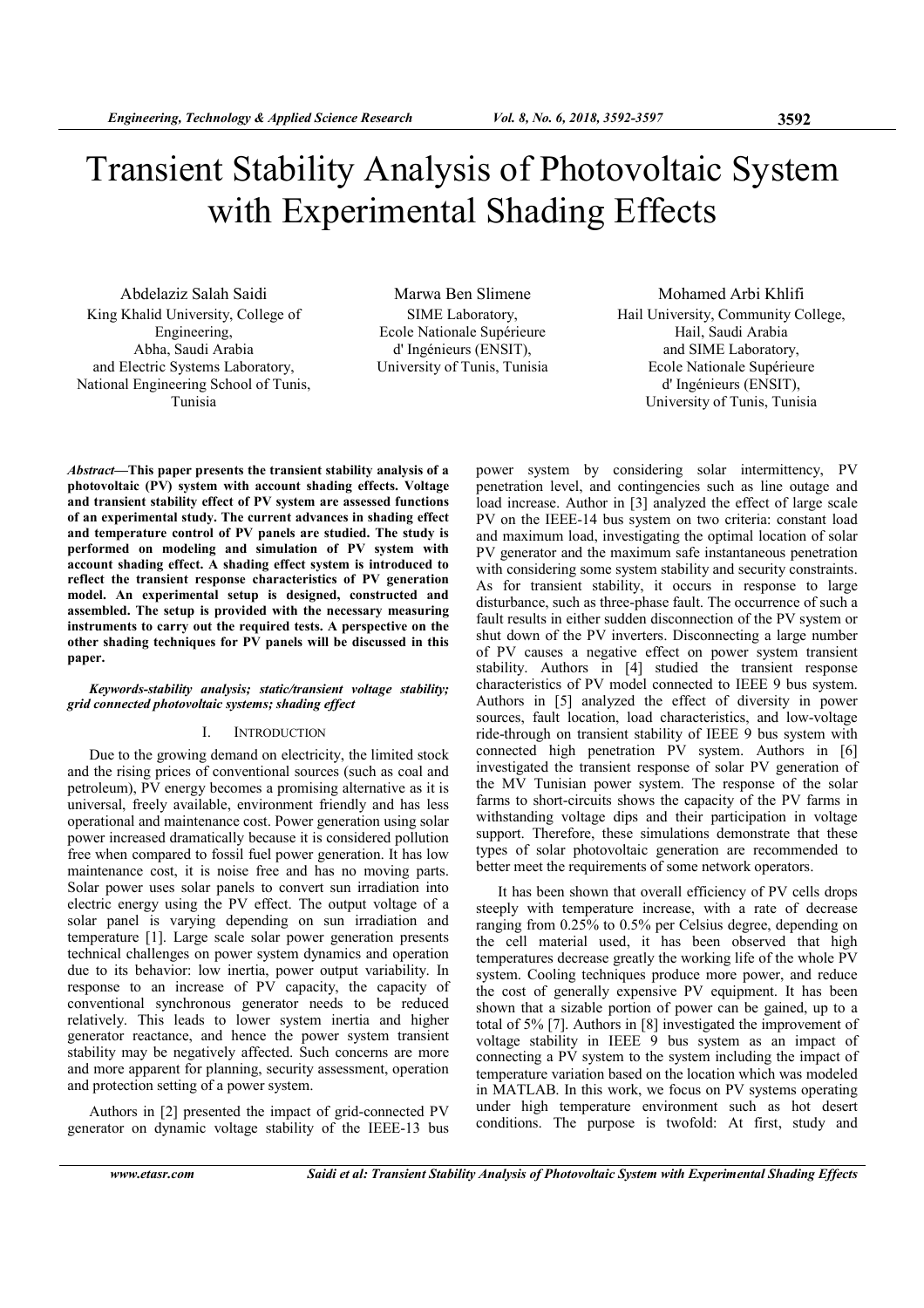modeling of the PV system is detailed. Then, voltage stability, transient stability and general performance are assessed of an experimental study. The study is performed on the IEEE 9-bus system model. The simulation platform is established in DIgSILENT/PowerFactory consisting of PV arrays, power inverters, transformers, transmission lines and grid as shown in Figure 1 [9].



Fig. 1. Block diagram of a PV System

## II. MODELLING OF A SOLAR PV SYSTEM OPERATION

#### A. DC/DC Boost Converter and Circuit of Solar Cell

Figure 2 shows the DC chopper type boost converter consisting of diode D, inductor L, capacitor C, IGBT switch S, input voltage source and load resistance R.  $V_{in}$  is the input voltage and the  $V<sub>o</sub>$  is the output voltage. The circuit used in this paper is presented in Figure 3. The PV module used in this system is a 24 multi-crystalline solar cell in series able to provide 32.2W of maximum power. The circuit is completed by a parallel resistor  $R_{sh}$  and a series resistor  $R_s$ . Figure 4 illustrates the instantaneous evolution of voltage and current. Simulations were performed in the same conditions of irradiation and time.



Fig. 2. Configuration of DC/DC boost converter



Fig. 3. Circuit of PV Cell

The PV model is based on an equivalent circuit with a single diode shown in Figure 3. The diode based model with a controlled current source can be used to predict the behavior of the PV system under various levels of irradiation, temperature and load conditions. The parallel resistance  $R_{sh}$  represents the leakage currents at the cell edges. The series resistance  $R_s$ represents the voltage drop during the transfer of charge carriers from the semiconductor junction to the external contacts. With the variation of cell temperature and irradiation, there will be considerable change in voltage and current which result in the increase or decrease of PV cell power output [10- 11].



#### B. Stability Models

Load flow model: The load flow analyzes the controlled variables as a result of load flow calculation. In DIgSILENT/PowerFactory there are preferred control conditions supported by the built in PWM converter. The chosen control mode for this study is the  $V_{DC}$ -Q. Typical control modes are:

- $V_{ac}$ -phi: Specifies magnitude and phase of the AC-terminal. Typical control modes for motor-side converters in variable speed drive applications.
- PWM-phi: Load-flow setup without control. The pulsewidth modulation factor is directly set in magnitude and phase.
- $V_{dc}$ -Q: Specifies DC-voltage and reactive power output/flow. Typical applications: STATCOM, shunt converter of UPFC, grid-side converter of doubly-fed induction machines, VSC-HVDC applications.
- $V_{ac}$ -P: Specifies AC-voltage magnitude and active power. This is equivalent to a "PV" characteristic of conventional synchronous machines. Typical applications: Grid-Side converter of converter driven synchronous machines, VSC-HVDC.
- P-Q: Specifies P and Q at the AC-side. This control mode is equivalent to a "PQ"- characteristic of synchronous machines. Typical applications: Same as "V<sub>ac</sub>-P".
- $V_{dc}$ - $V_{ac}$ : Specifies DC- and AC-voltage. Typical applications similar  $V_{dc} - Q'$  to the control mode: STATCOM, grid-side converter of doubly-fed induction machines, VSC-HVDC applications.

The Western Electricity Coordinating Council (WECC) Renewable Energy Modeling Task Force recommends the use of the single-machine equivalent representation shown in Figure 5 to model central-station PV plants in WECC based cases [11]. This representation is also considered adequate for positive-sequence transient stability simulations at the bulk system level. If present, the interconnection transmission line, station transformer and plant-level reactive compensation should be represented explicitly, according to established industry practice. In this model, the equivalent generator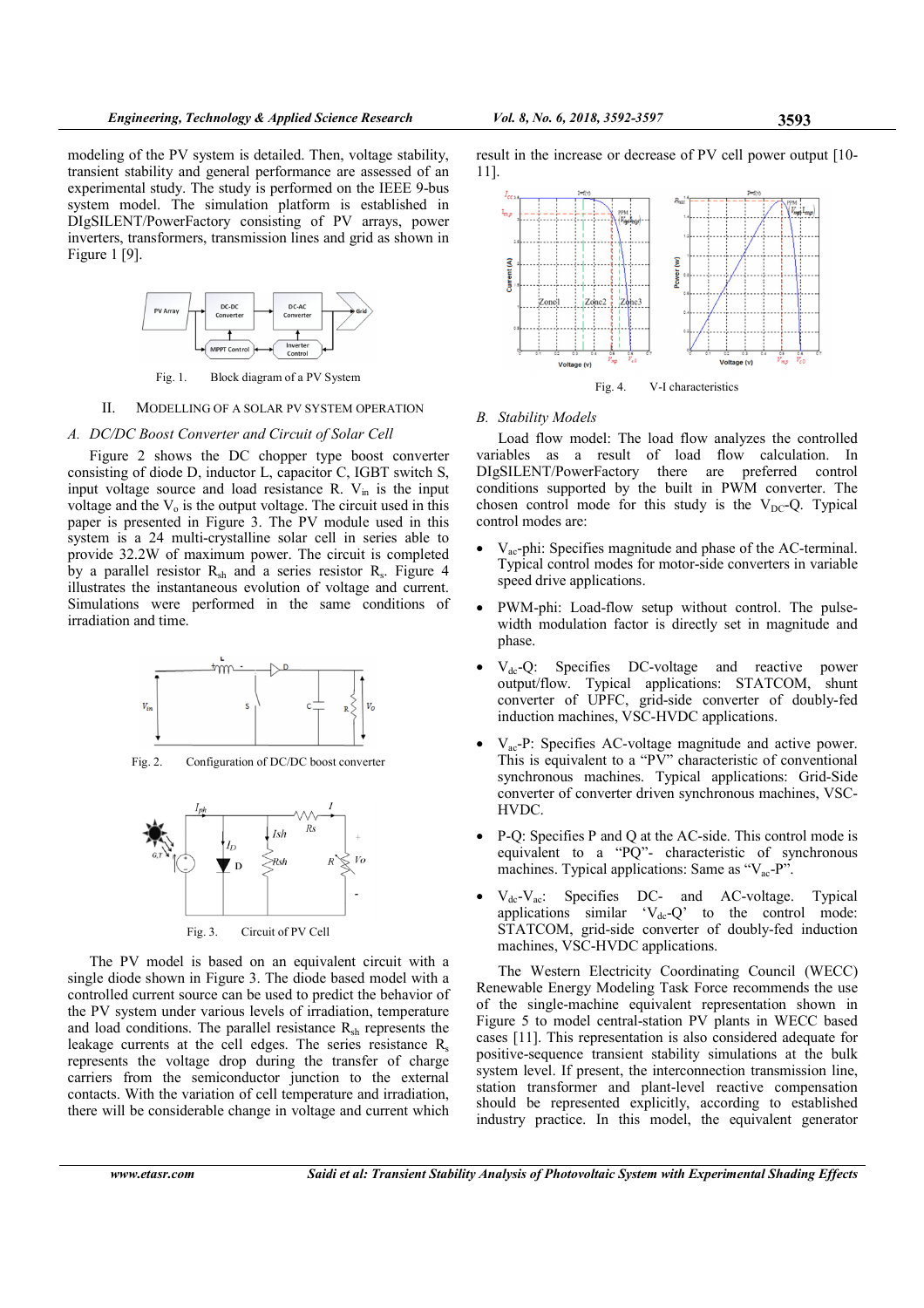represents the total generating capacity of all the inverters, the equivalent pad-mounted transformer represents the aggregate effect of all step-up transformers, and the equivalent collector system branch represents the aggregate effect of the PV plant collector system. With the proper model parameters, this model should approximate PV plant load flow characteristics at the interconnection point, collector system real and reactive losses and voltage profile at the terminals of the "average" inverter in the PV plant. The recommended load flow representation for high penetration PV scenarios is shown in Figure 6 [12].



Fig. 5. Single-machine equivalent load flow representation



Fig. 6. Recommended load flow model for high PV penetration

## III. RESULTS AND DISCUSSION

# A. Experimental Study of Shading Effects on PV System

Shade covered one complete cell area of the panel. In order to show the effect of the partial shadow many scenarios have been studied using the PV panel. A photograph of the PV with a water cooling system is shown in Figure 7.



Fig. 7. Photograph of the PV panel

In a closed-loop water system, the incoming potable water is routed to water storage through valve, the cold water in the tank is pumped to the PV with water cooling system and the hot water produced in it flows to the water storage. The setup is

provided with the necessary measuring instruments to carry out the required tests. A solar power meter of type AMPROBE (model SOLAR-100) was used to measure the instantaneous value of the total incident solar radiation intensity  $(S, W/m<sup>2</sup>)$ . Voltage, current and resistance were measured with a digital multimeter and rheostat connected with a data logger.

The experimental investigation took place during the clear days of June. Figure 8 shows the variation of array voltage with incident solar intensity (S). Figure 9 presents the variation of array current with time. Figure 10 shows the experimental results of both characteristics voltage and current. From this curve, this situation may also result in the development of hotspots in the panel. Such situations must be avoided as they may not only cause drop in power output and efficiency but also damage the cells permanently. The experimental and the computational study are in good agreement. The computational study will be more close to the experimental value if the setup is modeled inside an enclosure with actual PV.



B. Transient Stability Analysis of the PV System

We used the IEEE 9-bus standard system model which has 3 synchronous generators, 3 large equivalent loads with a total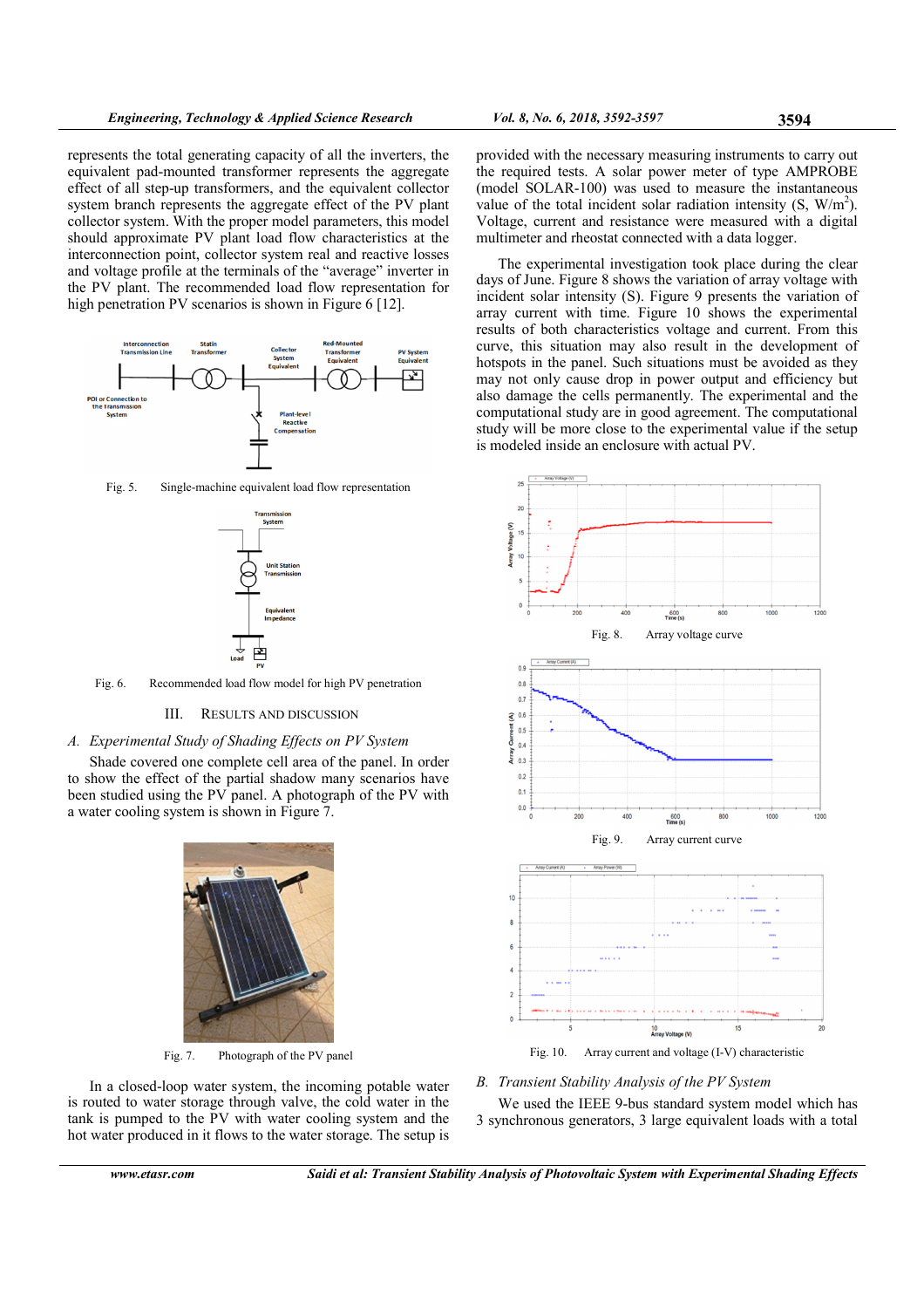of 315MW and 115MVAR connected in a meshed transmission network through 6 transmissions lines, and 3 two-winding power transformers (Figure 11). The base MVA is 100 and system frequency is  $f_s = 60$ Hz. The base KV levels are 13.8kV, 16.5kV, 18kV, and 230kV. The line complex powers are around hundreds of MVA each. For system data see [13]. The model was chosen mainly to investigate the voltage stability. The modified IEEE 9-bus test system schematic is shown in Figure 11. The synchronous generator in bus 3 is replaced by an aggregated model of PV generator. The reactive power of the PV generators is not plotted for all simulations because the PV generator is operating at unity power factor and therefore the reactive power consumed or produced by the PV generator is equal to zero. The characteristic parameters of PV array are listed in Table I.



Fig. 11. Modified IEEE 9-bus system with PV system connected at bus 3

TABLE I. PV ARRAY PARAMETERS [9]

| Parameter                    | Symbol                    | Value              |
|------------------------------|---------------------------|--------------------|
| Rated apparent power         | $S_n$                     | 0.5MVA             |
| Rated Power of the panel     | $P_{\text{pk}}$           | 500 <sub>k</sub> W |
| Rated Voltage at MPP         | $\mathsf{U}_{\text{mpp}}$ | 80V                |
| Rated Current at MPP         | $I_{\rm mpp}$             | 6А                 |
| Open Circuit Voltage         | $U_{oc}$                  | 20V                |
| <b>Short-Circuit Current</b> | $I_{sc}$                  |                    |

For dynamic simulations, a dynamic model of the power system is necessary and load flow data are not sufficient. In order to obtain a dynamic model of the test system from Figure 1, the dynamic models of generators, governors and automatic voltage regulators are included in the overall system model. The system is modeled in DIgSILENT/PowerFactory. Block diagrams of these models including parameter values for the IEEE 9 bus test system are shown in [13]. The system is simulated with varying temperature inputs and disturbances and analyzed under various operating conditions. The focus is to investigate the impact of various variables on the fault response. During simulation, it is studied how different controllers perform under various circumstances and how far they contribute in the minimization of voltage deviation in the system.

## 1) Load Flow Results

In load flow studies, PV generators are commonly assimilated to solar PV integrated PV type generator bus due to their active power generation and voltage control capability. When their reactive generation limits are reached, they are considered load buses. We have represented the PV according

to this hypothesis. To create a realistic steady state operating point, this system was modeled in steady state and the load flow results are given in Figure 12.



Fig. 12. Load-flow results: (a) Voltage magnitude, (b) generation (red: active power in MW, green: reactive power in MW), (c) general load (red: active power in MW, green: reactive power in MW)

The results show that the bus voltages for every node are within the acceptable range, i.e. between 0.93p.u. and 1.07p.u. and no overvoltage is detected as illustrated in Figure 12(a). The active and reactive powers injected to the different nodes are shown in Figure 12(b). The active and reactive powers injected to the loads are represented by the histogram in Figure 12(c). Note that all the reactive power consumption is supplied by the source 1 'Swing bus'.

## 2) Dynamic Simulation

Figures 13(b) and 13(c) show the power output of the PV generator under specific environmental conditions and time (during 10:00–16:00). In addition, these figures indicate that for peak temperature  $(58^{\circ}$ C) at 13:45, the power is 0.375p.u. The current values change following the power changing values while the voltage values decrease gradually as shown in Figures 13(d) and 13(e). The default operating mode of the inverter is with fixed unity power factor. However, the generator reactive power will be  $Q_{\text{max}}=Q_{\text{min}}=0$  as shown in Figure 13(c).

## 3) Fault Analysis

Fault occurs when temperature drops to zero in conditions such as extreme and sudden changes in whether as shown in Figure 14. In time between 13:00 and 14:00, and in case of using cooling system on PV system, the active power raises to the peak value of 0.47p.u. (Figure 14(b)) and drops to the minimum value of 0.385p.u. The voltage across the PV array drops to a minimum value of 620V at the time of zero temperature (Figure 14(c)), while the current supplied by it rises to the maximum value of 680A following the change of the active power delivers by PV array as shown in Figures 14(d) and 14(b). Thus, more active power is delivered by the PV system when the temperature is decreased by using a cooling system or as impact of specific weather conditions.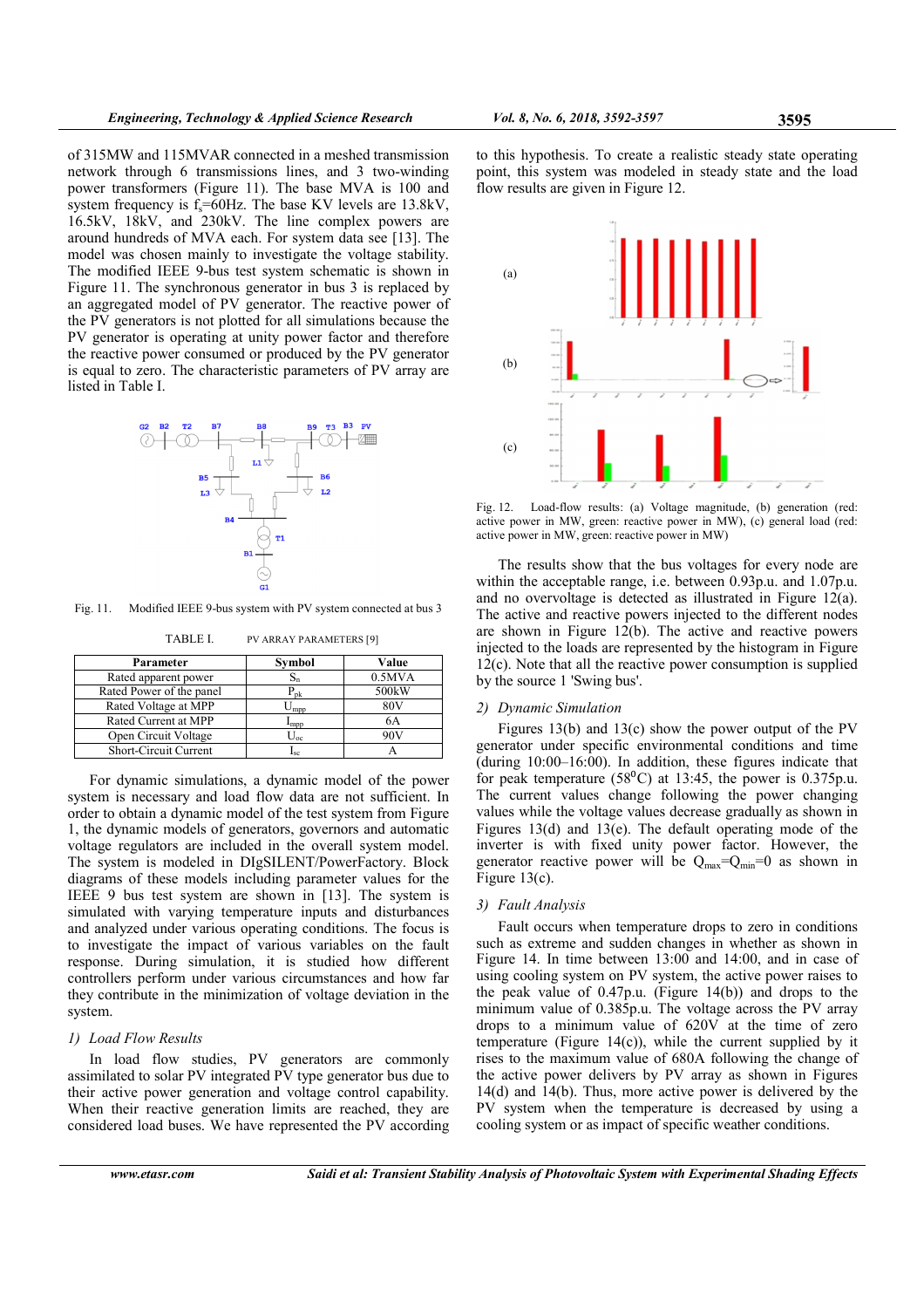

Fig. 13. System response in base case: (a) Ramp temperature, (b) and (c) power output of the PV generator, (d) PV voltage and (e) PV current



Fig. 14. PV generator response to fault: (a) Ramp temperature, (b) power output of the PV generator, (c) PV voltage and (d) PV current

#### 4) Transient Stability Simulation

In this section, the dynamic interaction between the PV generator with power transmission system during and immediately after grid faults is illustrated and explained. The transient stability studies are conducted by applying a sudden three-phase short-circuit near the PV generator at the highvoltage terminals of the generator transformer at t=13.30 with a fault clearance time of 150ms by permanent isolation (tripping the relays). During the fault, it is assumed that the PV operates at its rated capacity with unity power factor. The short circuit path has an impedance  $Z_{\text{fault}}$ =0p.u. Figures 15(a) and 15(b) present the PV active and reactive power during the pre-fault, fault and post fault phases which improve the voltage profile as shown in Figure 15(c). Before the fault is applied, the active power output of the PV is 0.45MW while the reactive power output is kept constant at 0.0MVar, while the initial terminal voltage of the PV is 1.03p.u. It is observed that when the short circuit occurs in the middle of line 5 (between Bus 8 and Bus 9), voltage responses indicate significant transient voltage drop profile in PV bus. The voltage in PV bus suddenly drops to a value of 0.08p.u. and recovers once the short circuit is cleared. In the period of the utility voltage recovery, reactive power injected from the PV generation fluctuates and reaches the setting value of the protection. Thus, the reactive power injection curve improves voltage profile and the ride-through capability as shown in Figure 15(c). As the active power is reduced, the power control can be implemented to fulfill grid code requirements when the transients have decayed. After fault clearance, the PV system can continue with nominal operation. Thus, the PV panel connected to the grid increasing the ride-through capacity. This result is important because it indicates that the PV generator has a significant impact on the LVRT and the stability of the associated power system.



Fig. 15. System response of the to fault event: (a) PV active power, (b) PV reactive power, (c) Voltage

## IV. CONCLUSION

In this paper, the DC/DC converter, the circuit of solar cell of the PV module and their I-V characteristic are presented at various temperatures and irradiances. Further, some aspects of stability issues of PV systems operating under high temperature environment were investigated. An experimental study of shading effects on the PV system has been presented. Voltage stability, transient stability and general performance were assessed as functions of an experimental temperature profile. The study on the effects of temperature variation on the transient stability of the system was performed on the IEEE 9 bus system model. The simulation platform was established in DIgSILENT/ Power Factory consisting of PV arrays, power inverters, transformers, transmission line and grid. The experimental results are in good agreement with the computational results.

#### **REFERENCES**

- [1] M. A. Khlifi, "Study and Control of Photovoltaic Water Pumping System", Journal of Electrical Engineering and Technology, Vol. 11, No. 1, pp. 117-1240, 2016
- [2] Z. A. Kamaruzzaman, A. Mohamed, "Dynamic voltage stability of a distribution system with high penetration of grid-connected photovoltaic type solar generators", Journal of Electrical Systems, Vol. 12, No. 2, pp. 239-248, 2016
- [3] C. V. Chandran, "GA Based Optimal Control for Maximizing PV Penetration at Transmission", Student Journal of Energy Research, Vol. 1, No. 1, ArticleNo 3, 2016